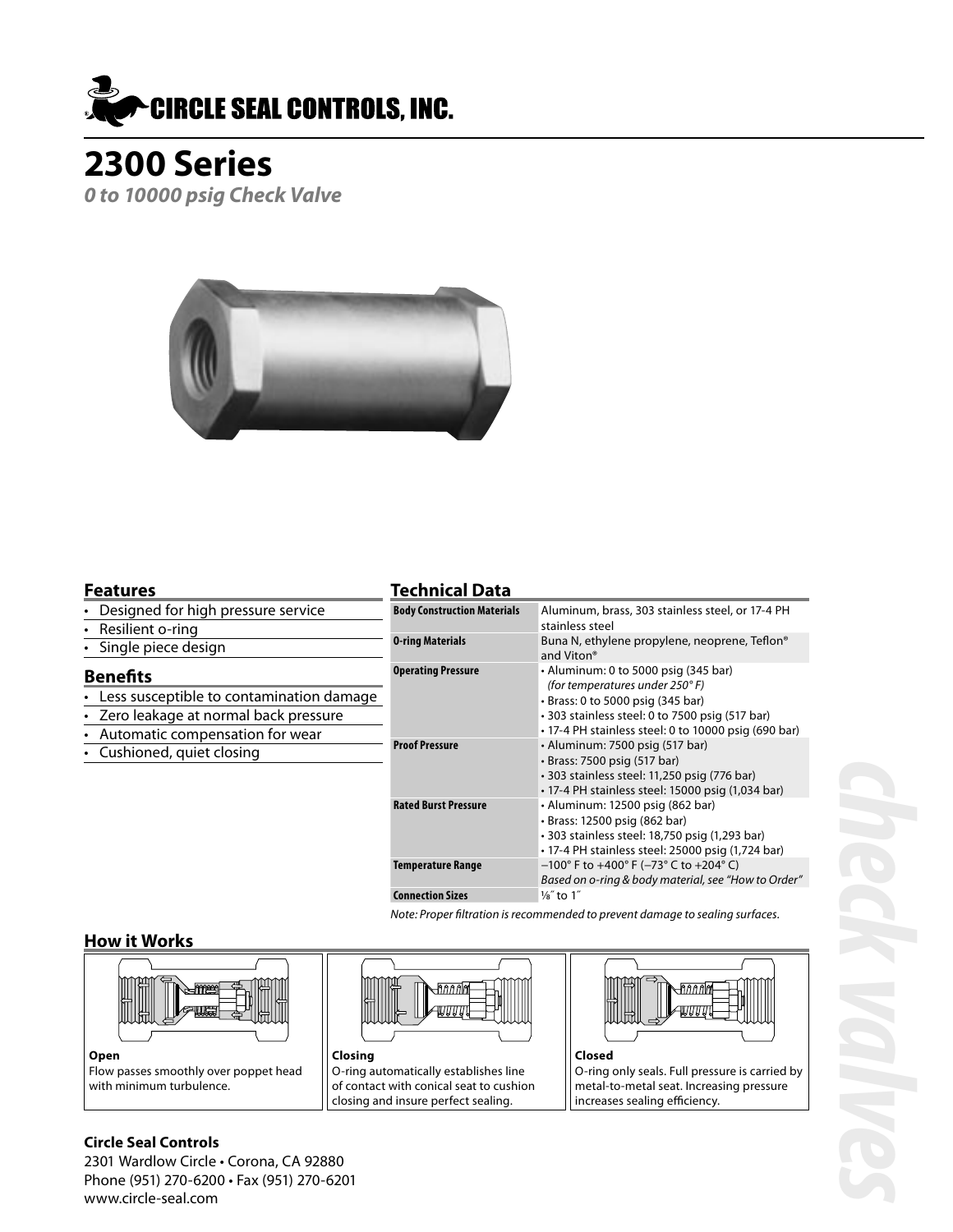### **End Connection & Dimensions (Inches)**

|  |  |  | -PP: Female / Female Pipe |  |
|--|--|--|---------------------------|--|
|--|--|--|---------------------------|--|

| Dash No. | <b>Pipe Size</b> | <b>B</b> Hex |      |      | G    |
|----------|------------------|--------------|------|------|------|
| $-1PP$   | 1⁄8″             | 0.625        | 1.50 | 0.59 | 0.31 |
| $-2PP$   | 1⁄4″             | 0.813        | 2.00 | 0.77 | 0.41 |
| $-3PP$   | $\frac{3}{8}$    | 1.000        | 2.35 | 0.95 | 0.50 |
| $-4PP$   | 1/5″             | 1.250        | 2.89 | 1.19 | 0.56 |
| $-6PP$   | $\frac{3}{4}$ "  | 1.500        | 3.30 | 1.43 | 0.69 |



| –MM: Male / Male Pipe |                  |              |      |      |        |      |  |
|-----------------------|------------------|--------------|------|------|--------|------|--|
| Dash No.              | <b>Pipe Size</b> | <b>B</b> Hex |      |      | F Dia. | G    |  |
| $-2MM$                | 1/4″             | 0.625        | 1.82 | 0.60 | 0.59   | 0.31 |  |
| $-3MM$                | 3/8"             | 0.813        | 2.21 | 0.61 | 0.77   | 0.41 |  |
| $-4MM$                | $\frac{1}{2}$    | 1.000        | 2.75 | 0.79 | 0.95   | 0.50 |  |
| $-6MM$                | $\frac{3}{4}$ "  | 1.250        | 3.03 | 0.80 | 1.19   | 0.56 |  |
| $-8MM$                | 1''              | 1.500        | 3.67 | 0.99 | 1.43   | 0.69 |  |



### **–MP: Male / Female Pipe**

| Dash No. | <b>Pipe Size</b> | <b>B</b> Hex |      |      | F Dia. | G    |
|----------|------------------|--------------|------|------|--------|------|
| $-1MP$   | 1⁄8″             | 0.625        | 1.46 | 0.40 | 0.59   | 0.31 |
| $-2MP$   | 1⁄4″             | 0.813        | 1.67 | 0.60 | 0.77   | 0.41 |
| $-3MP$   | $\frac{3}{8}$    | 1.000        | 2.07 | 0.61 | 0.95   | 0.50 |
| $-4MP$   | 1/2″             | 1.250        | 2.56 | 0.79 | 1.19   | 0.56 |
| $-6MP$   | $\frac{3}{4}$    | 1.500        | 2.88 | 0.80 | 1.43   | 0.69 |

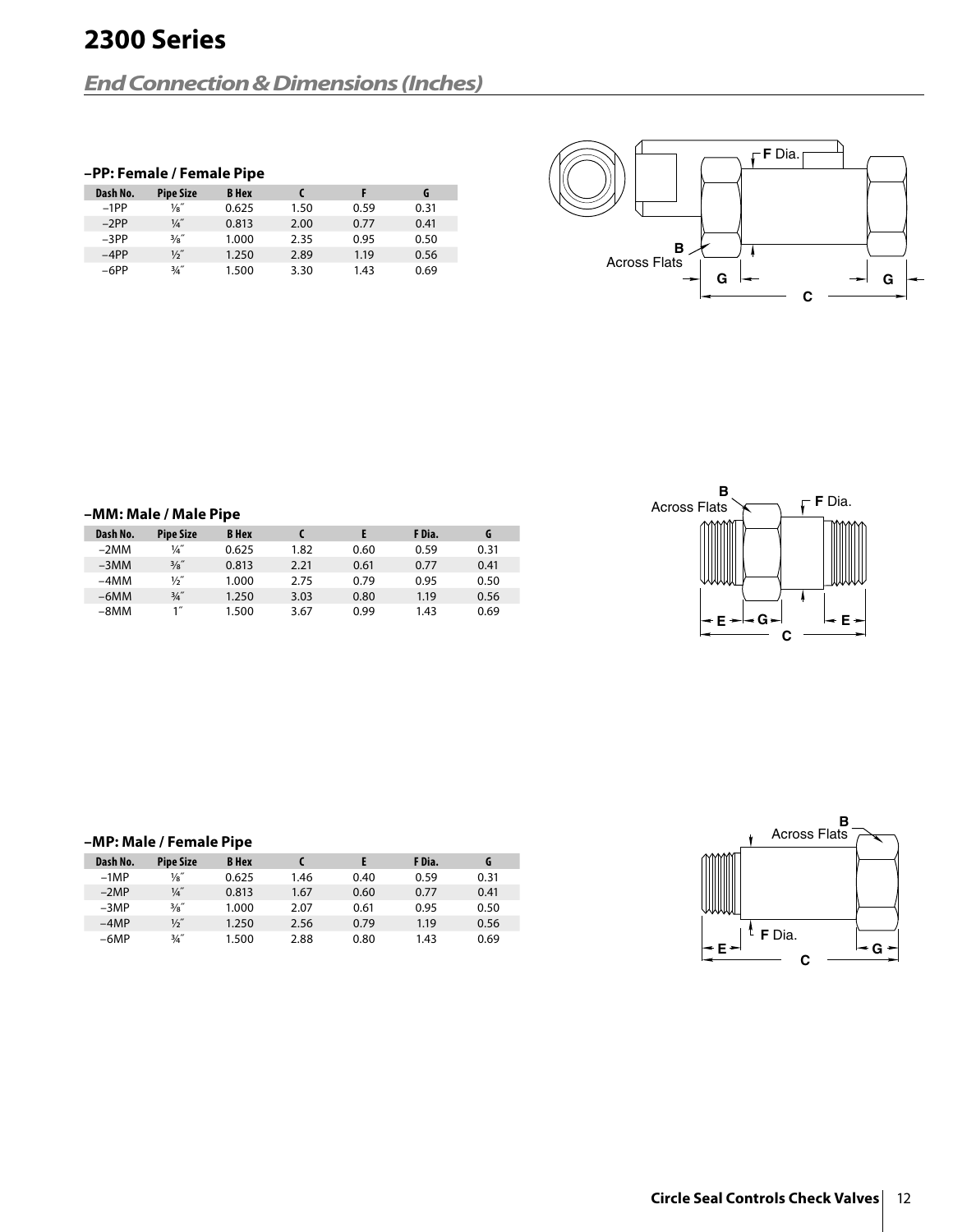## **2300 Series**

### **End Connection & Dimensions (Inches)**



| -PM: Female / Male Pipe |                  |              |      |      |        |      |  |
|-------------------------|------------------|--------------|------|------|--------|------|--|
| Dash No.                | <b>Pipe Size</b> | <b>B</b> Hex |      |      | F Dia. | G    |  |
| $-2PM$                  | ¼″               | 0.813        | 1.93 | 0.60 | 0.77   | 0.41 |  |
| $-3PM$                  | $\frac{3}{8}$ "  | 1.000        | 2.26 | 0.61 | 0.95   | 0.50 |  |
| $-4PM$                  | 1/5″             | 1.250        | 2.89 | 0.79 | 1.19   | 0.56 |  |



### **–BB: Female / Female Tube**

| Dash No. | Tube Size       | <b>B</b> Hex |      | E Dia. | G    |
|----------|-----------------|--------------|------|--------|------|
| $-4BB$   | $\frac{1}{4}$   | 0.688        | 2.00 | 0.66   | 0.24 |
| $-6BB$   | $\frac{3}{8}$ " | 0.813        | 2.40 | 0.77   | 0.41 |
| $-8BB$   | 1/5″            | 1.250        | 3.34 | 1.19   | 0.56 |
| $-10BB$  | 5/8"            | 1.250        | 3.53 | 1.19   | 0.56 |
| $-12BB$  | $3/4$ "         | 1.500        | 4.15 | 1.43   | 0.69 |